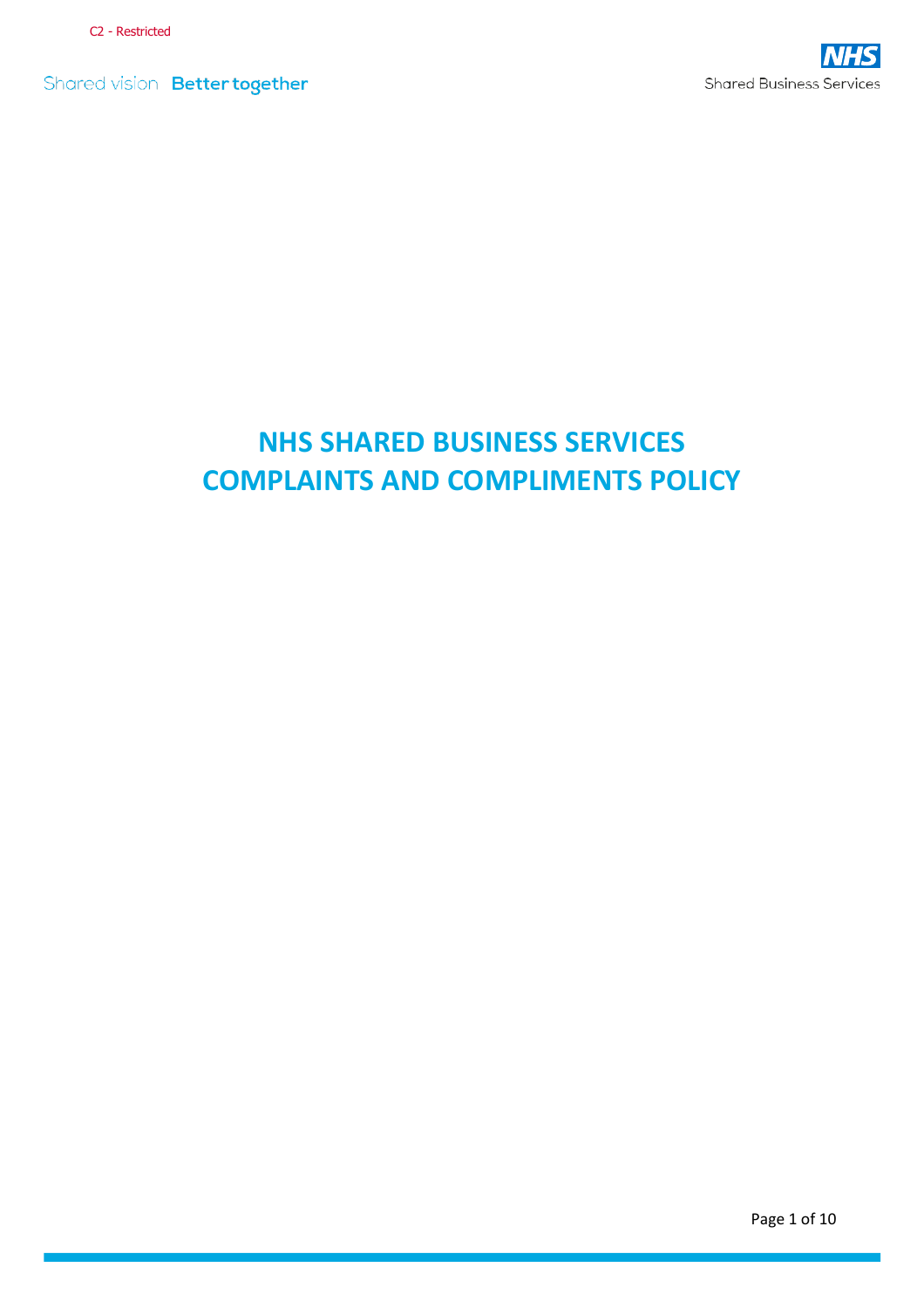## **Contents**

| 1  | Introduction                              |                                                               | 3 |
|----|-------------------------------------------|---------------------------------------------------------------|---|
| 2  | Purpose of & justification for the policy |                                                               |   |
|    | 2.1                                       | Purpose                                                       | 3 |
| 3  | Scope                                     |                                                               | 4 |
|    | 3.1                                       | Exclusions                                                    | 4 |
| 4  | Definitions                               |                                                               | 4 |
|    | 4.1 Definition of a Complaint             |                                                               | 4 |
|    | 4.2<br>Complainants<br>4                  |                                                               |   |
|    | 4.3                                       | <b>Context of Contact</b>                                     | 5 |
| 5  | 5<br>Responsibilities                     |                                                               |   |
|    | 5.1                                       | Monitoring Implementation and Effectiveness of this Policy: 5 |   |
|    | 5.2                                       | Monitoring Performance of the organisation:                   | 5 |
| 6  | Policy                                    |                                                               | 6 |
|    | 6.1                                       | Receiving a complaint                                         | 6 |
|    | 6.2                                       | Information required                                          | 6 |
|    | 6.3                                       | Timescales for acknowledging and resolving a complaint        | 6 |
|    | 6.4                                       | Investigating a complaint                                     | 6 |
|    | 6.5                                       | Unresolved complaints                                         | 6 |
| 7  | <b>Implementation and Monitoring</b><br>7 |                                                               |   |
|    | 7.1                                       | Implementation                                                | 7 |
|    | 7.2                                       | Process for monitoring implementation & effectiveness         | 7 |
| 8  | Dissemination & Access to the Policy<br>8 |                                                               |   |
|    | 8.1                                       | Dissemination of and access to the policy                     | 8 |
|    | 8.2                                       | Review Updating & Archiving                                   | 8 |
| 9  | Compliments                               |                                                               |   |
| 10 | References                                |                                                               | 8 |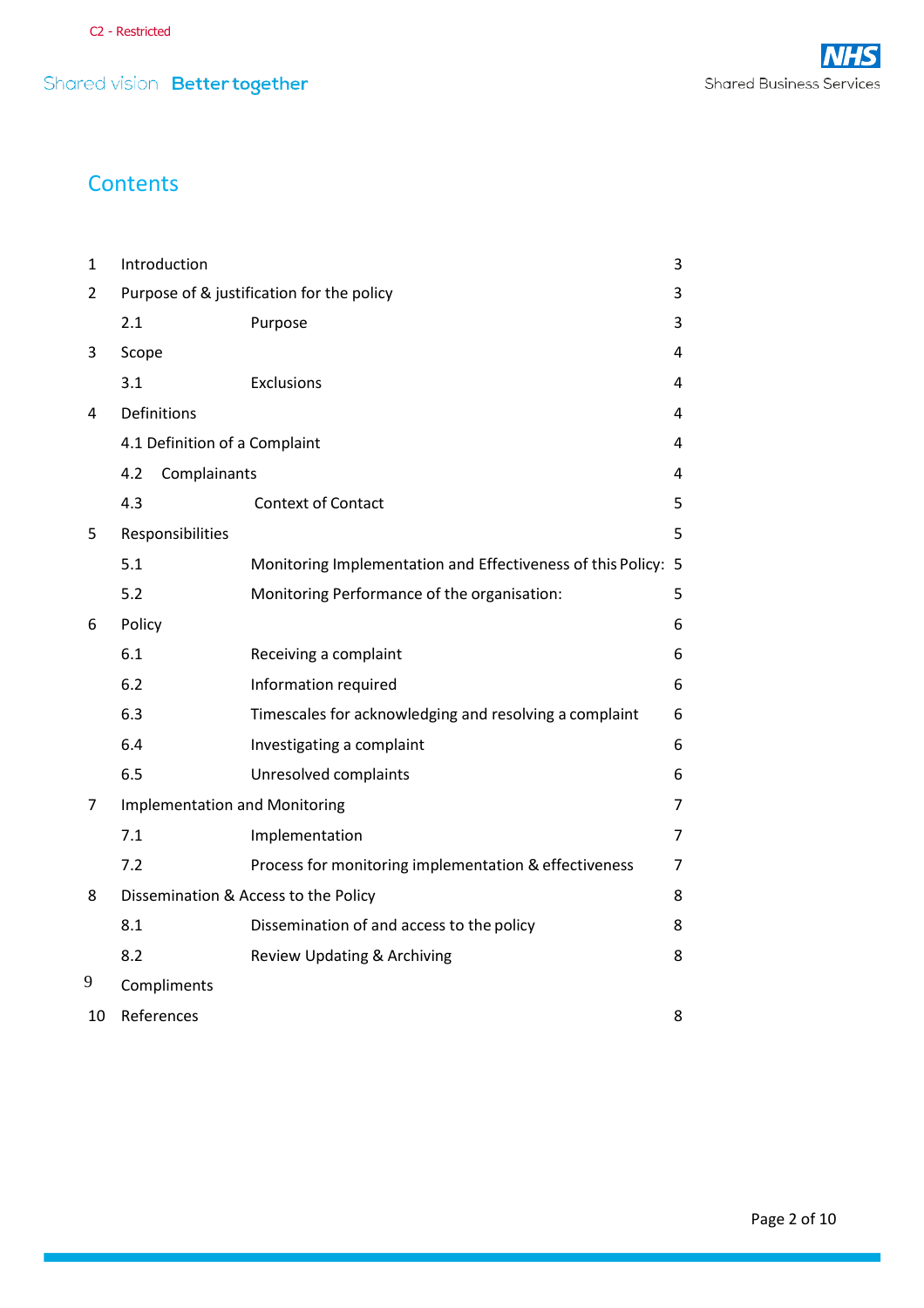## 1 Introduction

NHS Shared Business Services(NHS SBS) aims to exceed the expectations of its clients and other stakeholders with the quality of the services that it delivers. It values the feedback that they provide, including complaints about its services, regarding them as a form of feedback about itsperformance.

## 2 Purpose of & justification for the policy

#### 2.1 Purpose

The purpose of this Policy is to define how NHS SBS regards complaints about NHS SBS's services. The Complaints Management Process specifies how they are managed.

NHS SBS regards a complaint a specific statement of concerns or informed intent that its author wishes it to be treated as such.

The aim of NHS SBS's Complaints Policy is to provide:

- A rapid, open and conciliatory response to a complaint that meets the needs of the complainant whilst being fair to NHS SBS
- Assurance that a complaint will not prejudice the service that NHS SBS provides, on behalf of its clients.

The objectives of NHS SBS's Complaints Policy are:

- To give complaints and their management a high priority within NHS SBS
- To use complaints as a source of information for NHS SBS managers to guide the improvement of services
- To ensure the NHS SBS complaints process is managed effectively and efficiently

NHS SBS aims to fulfil the aims and objectives of this Complaints Policyby:

- operating a Complaints Management Process that deals with complaints in a timely and appropriate manner
- acting to address complaints at source and as they arise:
	- responding to complaints with appropriate actions
	- being pro-active in addressing problems as and when they arise, thus reducing the need for clients or service users to complain in order to obtain a resolution
	- empowering all employees and especially front-line, customer-facing employees to receive and resolve minor comments, issues and problems immediately andinformally
- explaining to clients and service users how they should complain and the service that they should expect in response: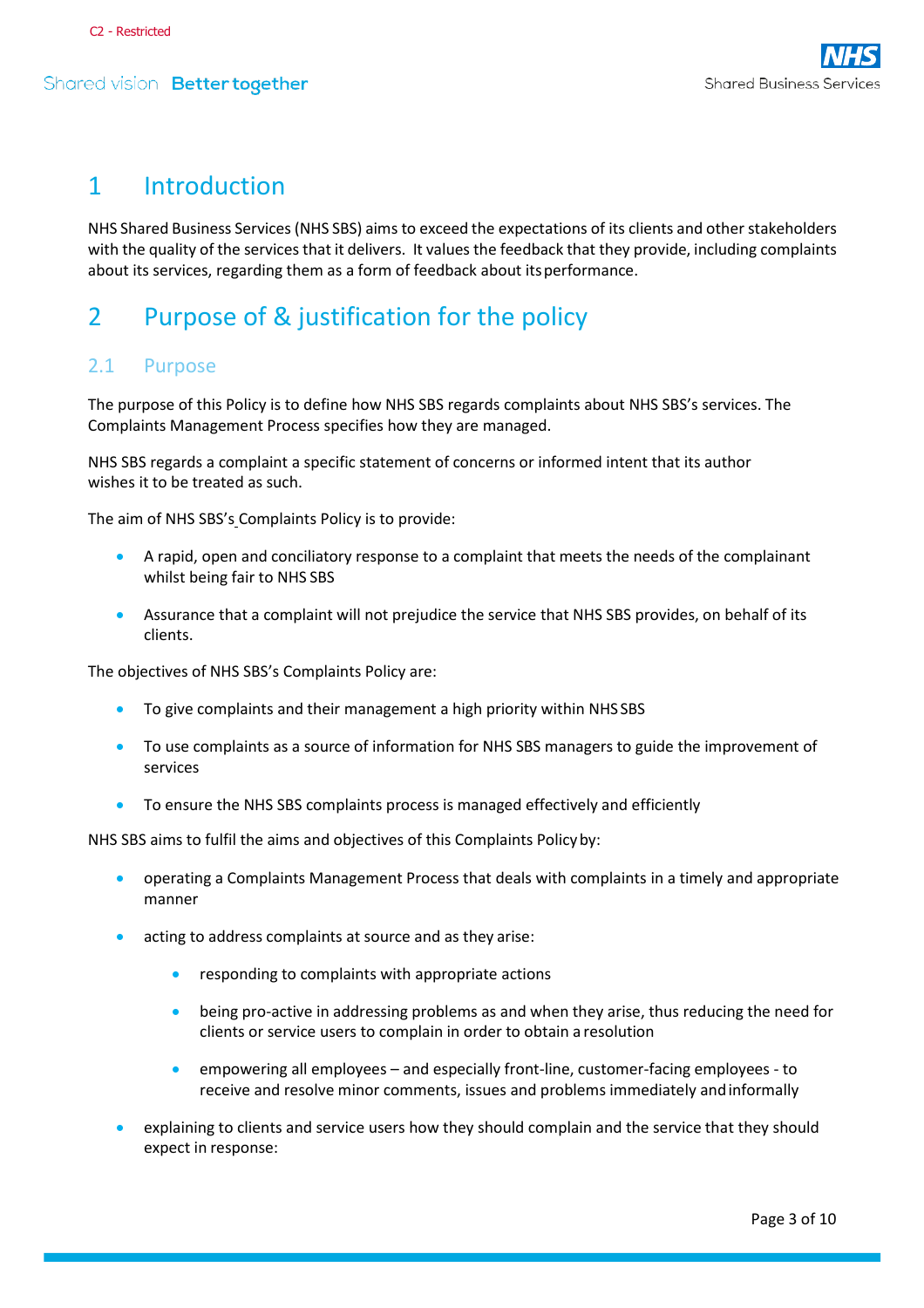- Acknowledgement of receipt of a complaint within two working days ofreceipt by the Line of Business
- Response to the complaint within 30-working days of acknowledgement.
- If the complaint is complex a longer period can be negotiated with the individual at a local level.
- monitoring its performance in achieving these Service Levels in its management ofcomplaints
- routinely reviewing its performance in terms of complaints about itsservices and its management of those complaints

### 3 Scope

This Policy is in line with the Department of Health's Complaints Policy, its underlying process [\(http://www.dh.gov.uk/health/contact-dh/dh-complaints\)](http://www.dh.gov.uk/health/contact-dh/dh-complaints)) and associated legislation but it does not duplicate or overlap with its coverage or the issues that they cover, but interprets them in the context of NHS SBS's business and ongoing developments in the organisation of the NHS.

#### 3.1 Exclusions

This Policy does not cover the management of complaints about NHS SBS from NHS SBS employees; this is covered by internal policies and procedures.

This Policy does not cover the management of complaints about health services from users of NHS services delivered by contractual clients or their suppliers, outside of the scope of the services which NHS SBS provides.

### 4 Definitions

#### 4.1 Definition of a Complaint

As part of its close working with the NHS, NHS SBS has adopted the definition of a complaint proposed by the NHS Executive, namely that a complaint is:

'An expression of dissatisfaction with the services provided by the organisation or individual, whether verbal or written, that requires a response.'

NHS SBS also recognises a complaint as a problem that is brought to the attention of NHS SBS, by a client or supplier, where there is an expectation to address a situation. The expectation is that this action is over and above simply supplying the original service that was the cause of the complaint.

### 4.2 Complainants

This Policy recognises the following types of stakeholder complainant:

- NHS SBS's contractual clients
- Users of NHS SBS's services (including suppliers to NHSorganisations)
- NHS SBS third party named suppliers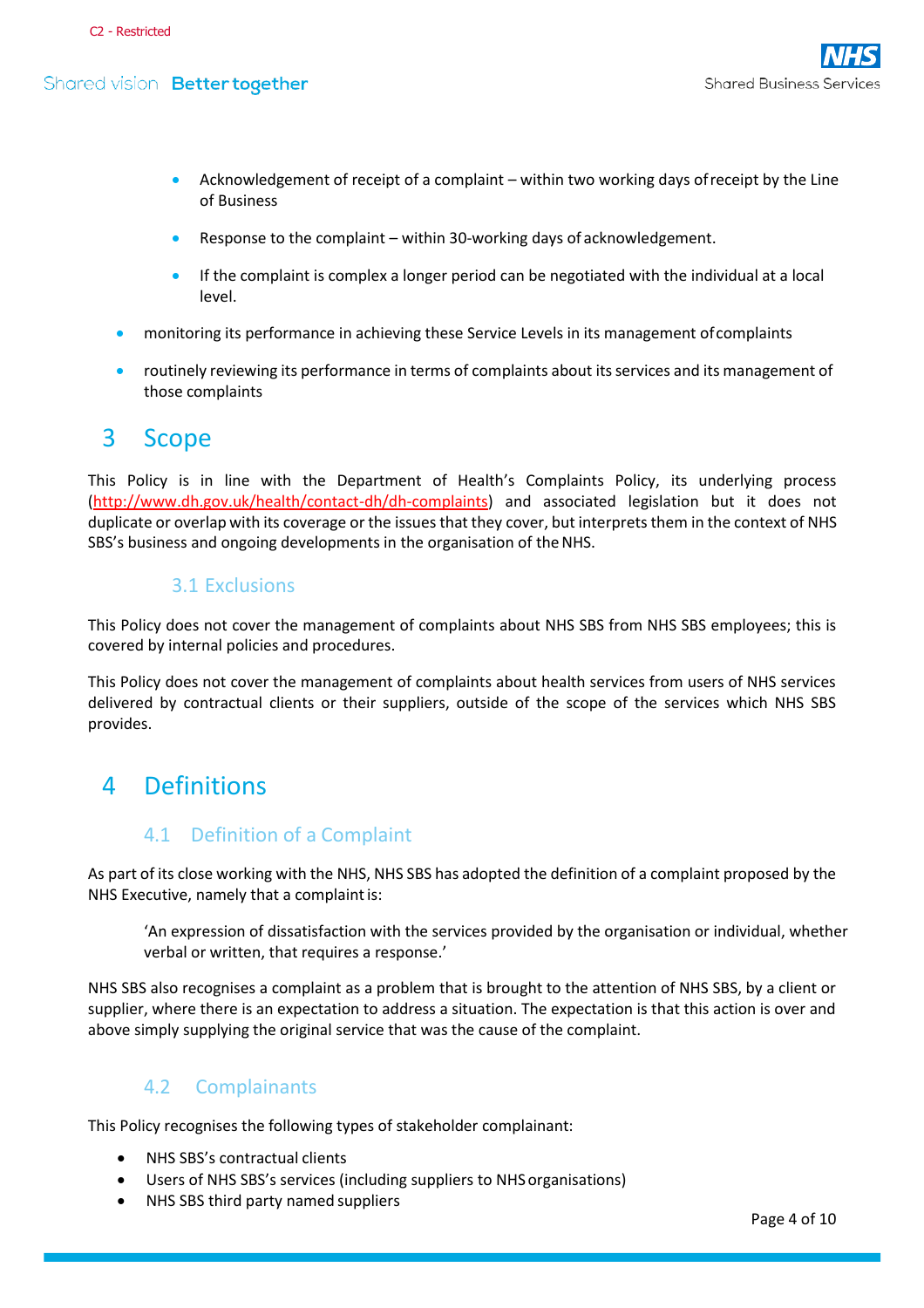Different service lines have different users, as Table 1 below shows:

| <b>SERVICE LINE</b>        | USERS (APART FROM CONTRACTUAL CLIENTS)                                                                                  |  |
|----------------------------|-------------------------------------------------------------------------------------------------------------------------|--|
| Finance & Accounting       | NHS supplier organisations such as Performer Practices<br>$\bullet$<br>Commercial and other suppliers<br><b>Debtors</b> |  |
| Procurement                | <b>Commercial Suppliers</b><br>۰                                                                                        |  |
| <b>Employment Services</b> | Employees from NHS organisations<br>$\bullet$                                                                           |  |
| Corporate                  | Incorporating all of the above areas<br>$\bullet$                                                                       |  |

Table 1: Users of each Service Line, apart from Contractual Clients

#### 4.3 Context of Contact

This Policy recognises that a client or user should first make contact with NHS SBS with an enquiry or an issue.

A client or user commonly issues a complaint if NHS SBS has not resolved an issue or responded to an enquiry to the client's or user's satisfaction. As it becomes a complaint, the complainant might escalate an issue within the complainant organisation.

### 5 Responsibilities

The Marketing and Communications Director is accountable to the NHS SBS Executive Board for the publication and distribution of this Policy.

#### 5.1 Monitoring Implementation and Effectiveness of this Policy:

The NHS SBS Executive Committee monitors the implementation and effectiveness of this Policy.

#### 5.2 Monitoring Performance of the organisation:

The Line of Business Complaints lead submits a quarterly update via a central reporting tool to the Quality Assurance Board for debate and discussion.

The Head of Information Governance and Director of Marketing and Communications submit a quarterly written report to the Executive Team supported through the quarterly Governance update.

Directors of each NHS SBS line of business (Finance & Accounting, Procurement, Employment Services and Corporate) have responsibility for implementing this policy in their area.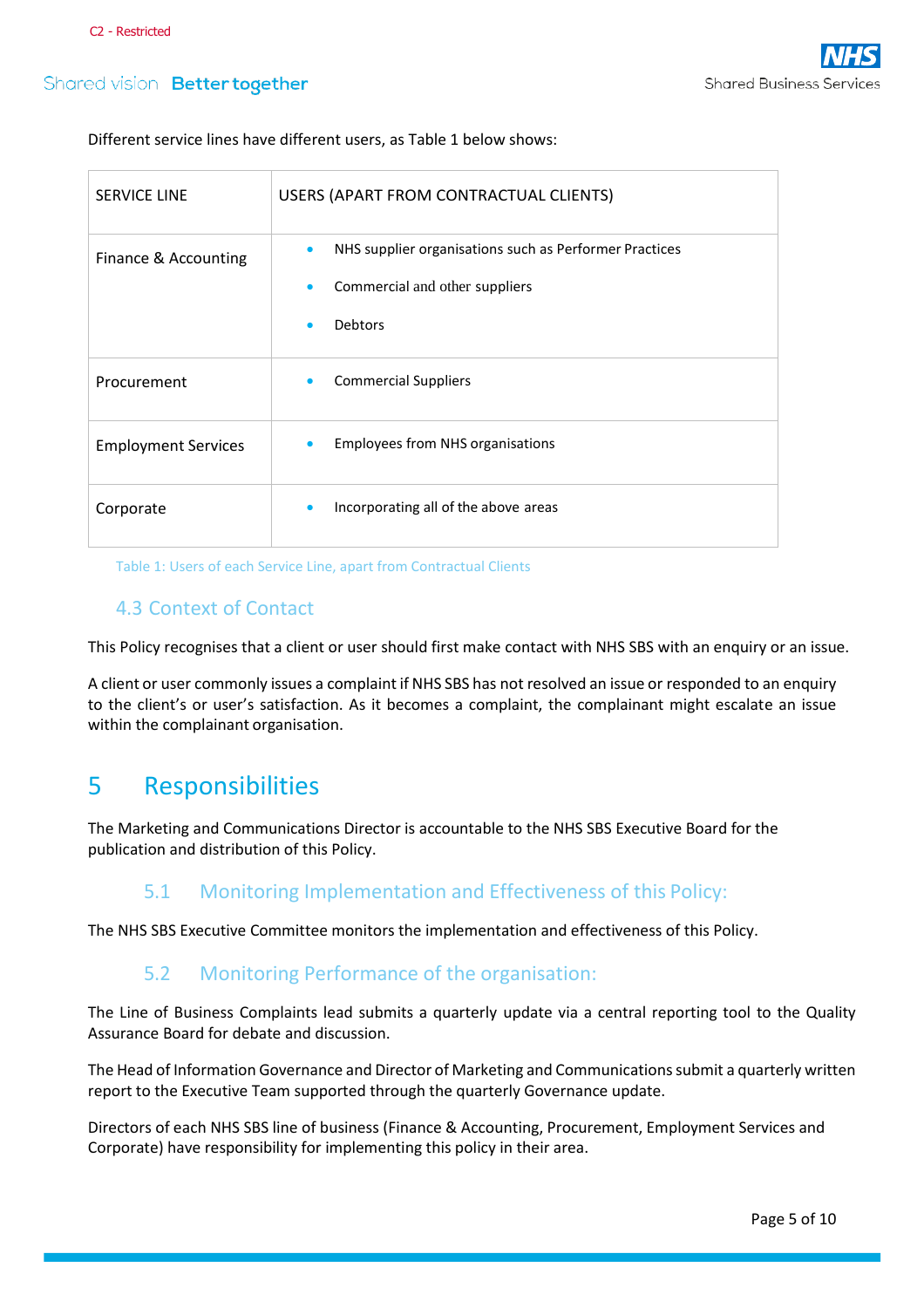#### 5.3 Managing Performance in each Line of Business

Each Line of Business Complaints lead is responsible for:

- Following the process for handling complaints as outlined in the NHS SBS complaints policy and the local standard operating procedures
- Providing a quarterly update to the Information Governance Team based on a key template detailing volumes and other agreed KPIs.
- Offering further information to the Line of Business Director, QAB and others as appropriate

Representing the Line of Business in a formal complaints meeting hosted by the Marketing and Communications Director.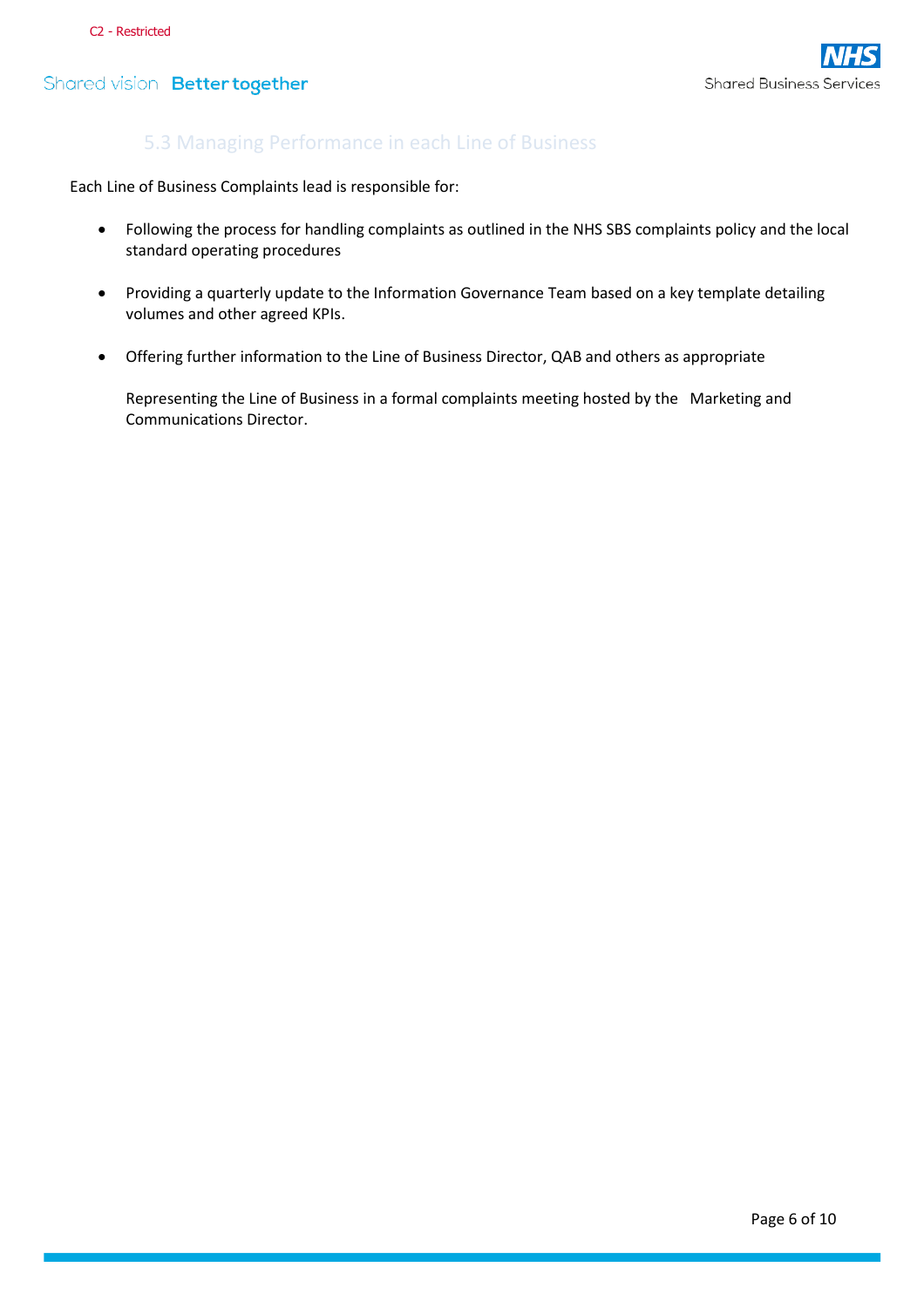## 6 Policy

#### 6.1 Receiving a complaint and passing on a compliment.

A formal complaint should be received in writing, preferably via our corporate website form which is available on: [NHS SBS Corporate -](https://www.sbs.nhs.uk/have-your-say) Have Your Say, or via hard copy to:

Complaints, NHS Shared Business Services, Phoenix House, Topcliffe lane, Tingley, Wakefield WF3 1WE

#### 6.2 Information required

The complainant should provide as much information as possible to enable a full investigation of the complaint and this should include the following:

- complainants name, email and postal addresses and contact telephone number;
- a clear description of the complaint;
- copies of any previous related correspondence;
- any reference numbers or other useful information.

#### 6.3 Management of the Complaint Locally

The complaint will be managed in the timeframes set out in the corporate complaints policy and the approach in the local Standard Operating Procedures. It will be scored and rated with an outcome assigned with the appropriate action taken, e.g. local investigation or a root cause analysis.

#### 6.4 Timescales for acknowledging and resolving a complaint

- Acknowledge the complaint within two working days ofreceipt
- An initial update will be sent within five working days
- Following investigation, we will provide a full written response within 30-working days from date of acknowledgement, where possible detailing the final outcome of the complaint
- If we are unable to provide a full response within this timeline, we will let the complainant know and provide a realistic estimate of when we can provide a fullreply
- We will keep a record of the complaint on an internal log so we can monitor our progress

#### 6.5Investigating a complaint

The complaint will be scored on the NHS SBS Scoring Matrix to determine the severity of the complaint, and whether it needs an internal investigation or full root cause analysis. We will thoroughly review all of the related material, including relevant correspondence between NHS SBS, the complainant and any relevant organisations, as well as a full review of any relevant records held within NHS SBS. Where appropriate this may also involve liaising with NHS SBS operational teams and external contacts. At the end of the investigation, we will send a full written response will be made detailing the final outcome.

#### 6.6Unresolved complaints

If you are not satisfied with the final outcome of the complaint, we will escalate the matter to the Director of Finance and / or Director of Marketing and Communications for further review and action.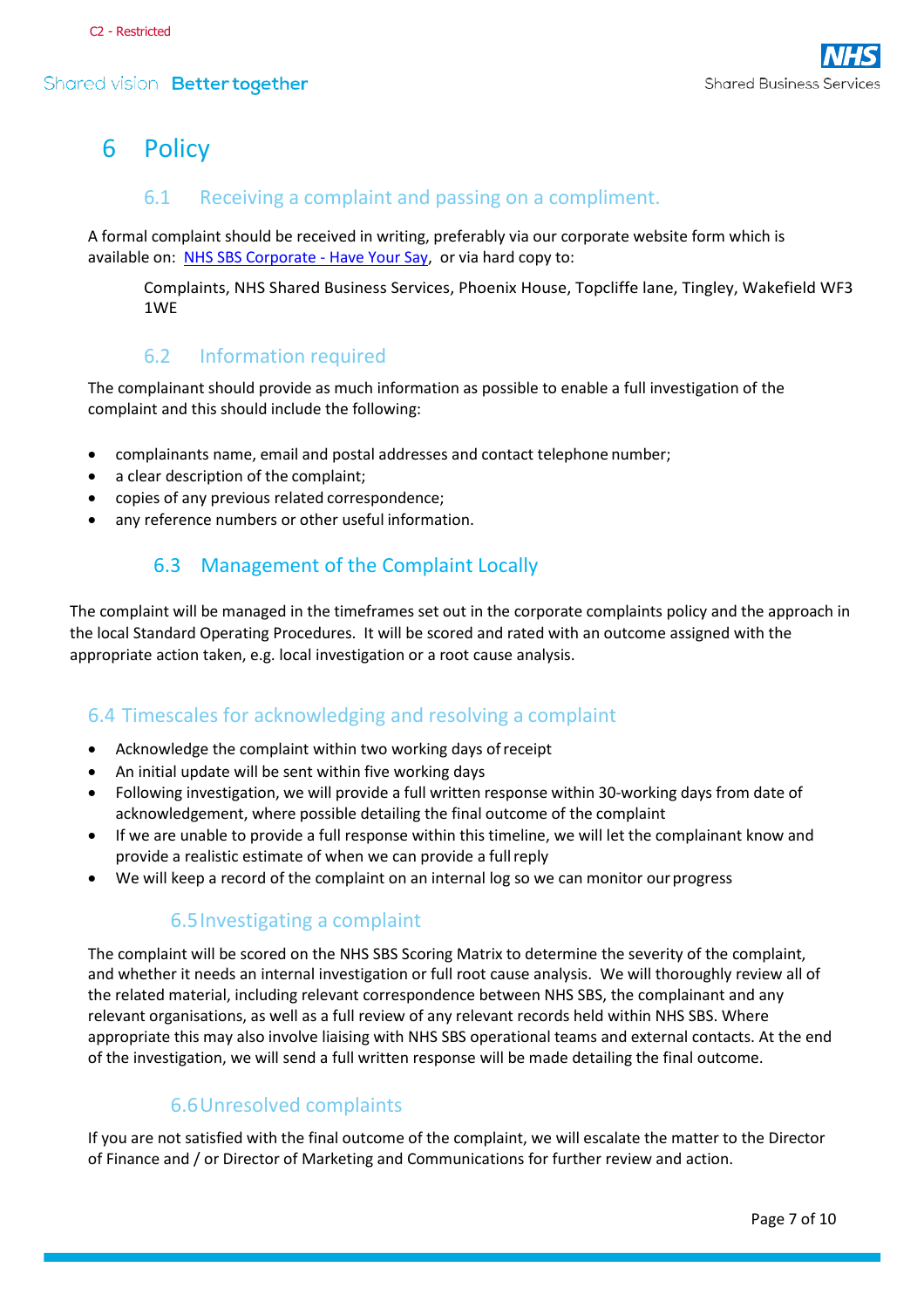In the unlikely event of an unsatisfactory resolution to your complaint, we will continue to work with you and other relevant external parties in accordance with our contractual obligations.

### 7 Implementation and Monitoring

#### 7.4Implementation

The Complaints Management Process implements this Complaints Management Policy by defining the process that the organisation follows in order to manage complaints.

The Complaints Management Process is common across all areas of the NHS SBS organisation, but the population of some of the tasks in it is specific to individual service lines.

The Complaints Management Process in turn refers to Complaints Management Procedures for performing tasks in the Complaints Management Process.

#### 7.5Process for monitoring implementation & effectiveness

| Standard                                                                                                                      | Monitoring process                                       |
|-------------------------------------------------------------------------------------------------------------------------------|----------------------------------------------------------|
| Complaint acknowledgement within two<br>working days of receipt                                                               | Internal log / Corporate Complaint Template              |
| Initial update on process sent within five<br>working days                                                                    | Internal log / Corporate Complaint Template              |
| full written response within 30 working days<br>from date of acknowledgement, detailing the<br>final outcome of the complaint | Internal log / Corporate Complaint Template              |
| <b>Quarterly Complaint Reporting and Monitoring</b>                                                                           | Corporate Complaint Template / Executive Board<br>Update |

For this policy, the following monitoring processes are in place.